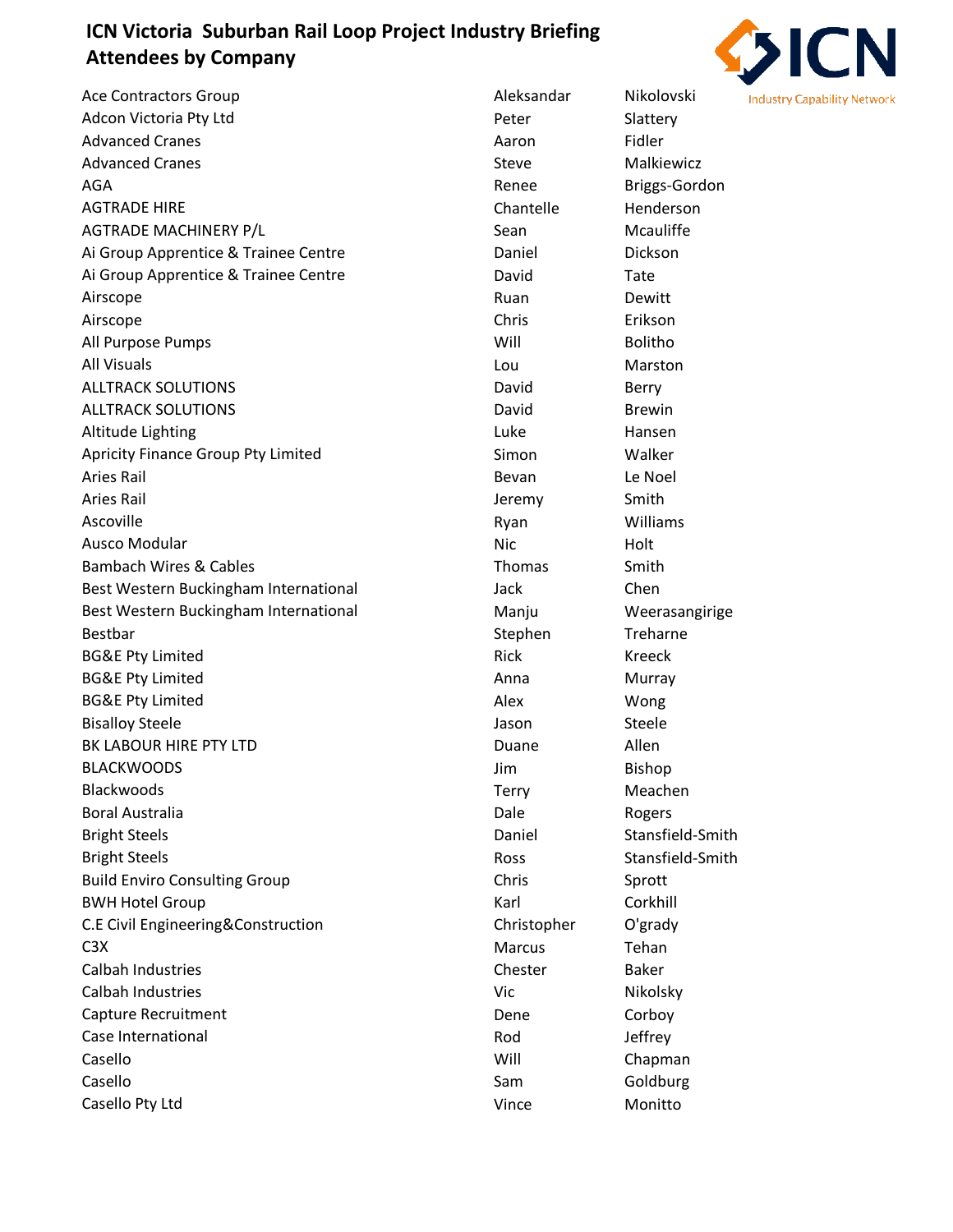CDR Geotechnical & Environmental Services Pty Ltd William Bailey CDR Geotechnical & Environmental Services Pty Ltd Bryon Keech CDR Geotechnical & Environmental Services Pty Ltd Adam Mckenzie CETEC CONTROLLER CONTROLLER CONTROLLER CONTROLLER CONTROLLER CONTROLLER CONTROLLER CONTROLLER CONTROLLER CONTROLLER CHADOAK Gary Bennett Chadoak Plumbing David Rooney Chadwick Geotechnics **Michael Dimension Chadwick Geotechnics** Michael Dimension Dimension Dimension Dimension Dimension Dimension Dimension Dimension Dimension Dimension Dimension Dimension Dimension Dimension Dimension Di CHANGE lead PTY LTD **David** Banger Channell **Example 2018 Paul Heddle** City Circle Demolition & Excavation Muslem Matthew Scata City of Kingston **Mercia** Schultz **City of Kingston** Mercia Schultz CMP Products **CMP** Products **CMP** Products **CMP** Products **CMP** Products **CMP** Products **CMP** Products **CMP CMP CMP CMP CMP CMP CMP CMP CMP CMP CMP CMP CMP CMP CMP CMP CMP CMP CMP CMP** Concept engineering (Aust) Pty Ltd Ron Branch Daly's Constructions and all the Constructions and Alex Anderson Danpal Australia dia dia kaominina dia kaominina mpikambanya dia kaominina dia kaominina dia kaominina dia kaom Danpal Australia Chantelle Hall Danpal Australia James Rodrigues Danpal Australia Tina Salanitri Denso Australia and a controller controller and the More of Kyle and Fortune Douglas Partners and Communications of the Dean Nucleon Woods and Dean Woods Eagle Lighting The Lighting Contract of the Lighting School and Lighting Broad Earthsure **Taille Earthsure** Taille and Truong and Truong and Truong and Truong and Truong and Truong and Truong Edge Group **Enzo** De Fazio Elite Roads Jenika Jurotte Elite Roads Kane O'neill Elite Roads Lara Tori-Lay Elsewedy Electric Danish Ahmed EnerMech Pty Limited Alex Lechner EnerMech Pty Limited **EnerMech Pty Limited** Controller Controller Controller David Entracon Construction Jim Bolkas Enviropacific Services **Enviropacific Services Romil** Ghaswala EP Risk Management Craig Trimbur EVIDENT **Paul Trigg** Expoconti Pty Ltd Shi Expoconti Pty Ltd **Huilin** Wei EY Patricio Estevez EY Julia Mardjetko Facadex **Robert** Kennedy FMG Engineering Timothy Coven Timothy FMG Engineering Troy Green Force Response Security **Contains a Container Security** Vik Batth FOS Lighting The Contract of the Contract of the Contract of Trustees and Kelli Irvine FOS Lighting The Contract of the Contract of the Contract of the Contract of the Contract of the Contract of the Contract of the Contract of the Contract of the Contract of the Contract of the Contract of the Contract of t GGC Cranes Rigging and Scaffolding The Chris Chris Brooks Global Rail Australia **Ivan Holloway** Ivan Holloway Global Rail Australia IVan Holloway (Global Rail Australia Ivan Holloway Global Rail Australia **Ivan Holloway** Ivan Holloway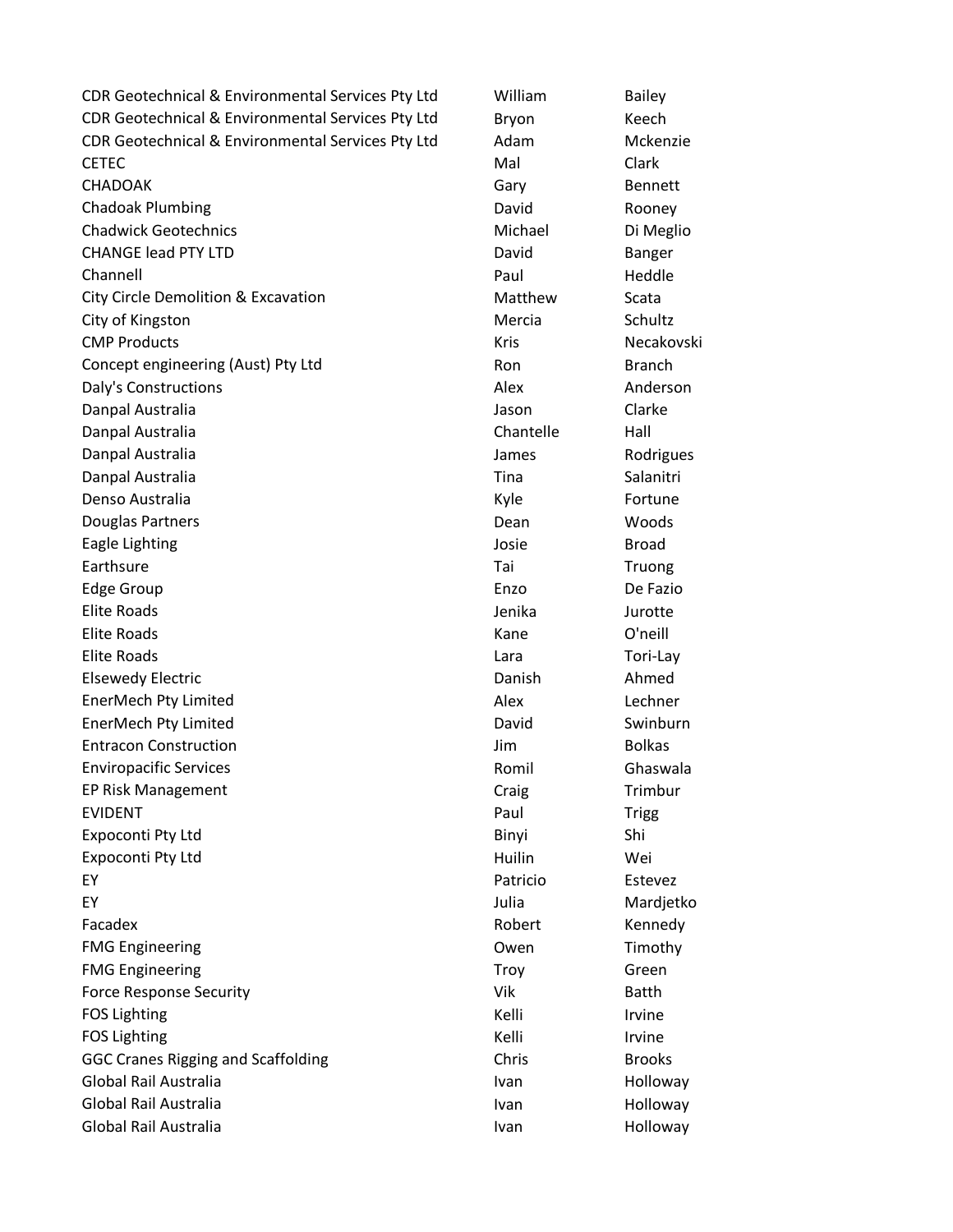Goldspar International Pty Ltd **Container Containers** James Dunne GV Kinsman **GV Allen Brisbane** Brisbane Brisbane Brisbane Hazelrock Pty Ltd Joe Hallinan Hazelrock Pty Ltd **Nereu** Inacio Hazelrock Pty Ltd Bandula Mallawapitiya HDS Australia Pty Ltd **Kyle** Kyle Yang Heavy Construction Solutions **Darron Hughes** Darron Hughes ICN James Ewenson ICN Victoria **International COVID-1** Separation of the U<sub>2</sub> Separation of the U<sub>2</sub> Separation of the Hitchin InEight Chris Cadet InEight Chris Cadet IntoWork **David** David **David** Turnbull Jaybro Civil John Dharmaraj Jesuit Social Services Suzanne Harb Jesuit Social Services Cheryle Landolina Jobfit Health Group Pty Ltd Dave Dave Boyle Jobfit Health Group Pty Ltd **Lisa** Lisa **White** KAM **Thomas** Anton KAM Tania Hall KBR **Sam Cowell** KBR **Hannah** Crowther King's Fibreglass and Attard Attard Attard Attard Attard Attard Attard Attard Attard King's Fibreglass and Communication of the Communication of Glen King Kingston Plant Hire **Fenton Fenton James** Fenton Kingston Plant Hire **Chris** Lewicki KPI Utilities Pty Ltd **Steven** Hey LabTech Training **Deborah** Rulach Rulach Rulach Rulach Rulach Rulach Rulach Rulach Rulach Rulach Rulach Rulach Rulach Rulach Rulach Rulach Rulach Rulach Rulach Rulach Rulach Rulach Rulach Rulach Rulach Rulach Rulach Rulach Labtech Training **Anthony** Spark Land Surveys **Contract Contract Contract Contract Contract Contract Contract Contract Contract Contract Contract Contract Contract Contract Contract Contract Contract Contract Contract Contract Contract Contract Contract C** Land Surveys **Leap Act and Surveys** Contract Contract Contract Contract Contract Contract Contract Contract Contract Contract Contract Contract Contract Contract Contract Contract Contract Contract Contract Contract Contra Land Surveys **Brad** White Land Surveys **Brad** White Landserv **Damien** Chappell Chappell Chappell Chappell Chappell Chappell Chappell Landserv **Daudiers** Controller Monthly Monthly Daudiers and Monthly Daudiers and Monthly Daudiers and Daudiers and Daudiers and Daudiers and Daudiers and Daudiers and Daudiers and Daudiers and Daudiers and Daudiers and Dau Leading Electrical Group **Mark** Mark Kay LEE GROUP (LEE BROTHERS FENCING) Oscar Diong LEE GROUP (LEE BROTHERS FENCING) Sunil Sunil Kumar LFF Steve Dawes Linearmatrix Spiros Michaelidis Lucky Strike Welding North Communication Control of Mesley North Hodgens Luminact Pty Ltd **Contract Pty Ltd** David Abel Lycopodium Infrastructure Cameron Cameron Anstee MA Services Group Sam Barbagallo MA Services Group National Communication of the Sabby Sabby Kanyo Major Engineering Group **Andrew** Andrew North Max Bright & Sons Pty Ltd **Andre** Akritidis Max Bright & Sons Pty Ltd Michael Bright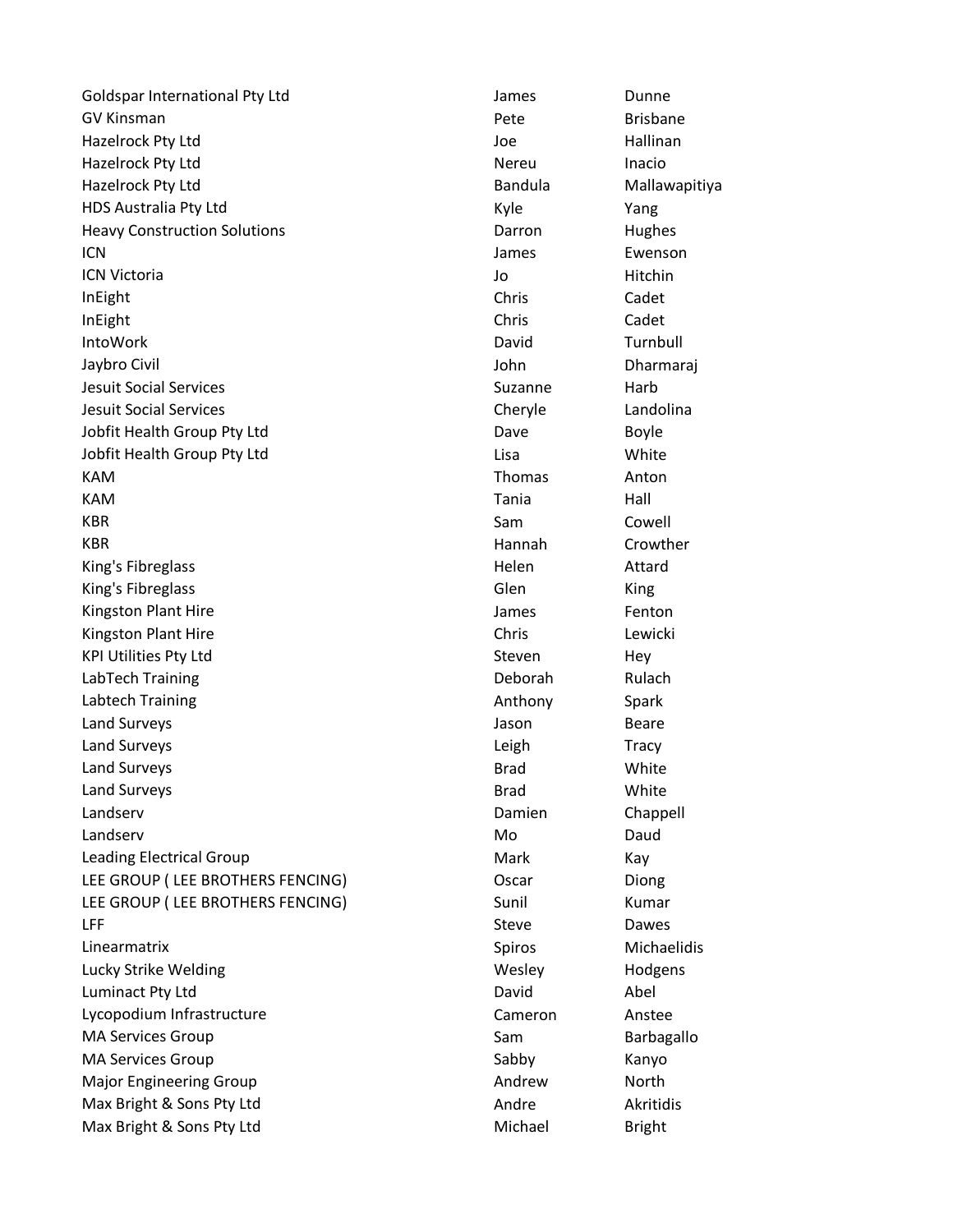Mckay united crane hire Anthony Devlin Mckay united crane hire **Acking the Contract Contract Contract Contract Contract Contract Contract Contract Contract Contract Contract Contract Contract Contract Contract Contract Contract Contract Contract Contract Contra** MENARD **David** David Raftery MetaPM 30 Smith Smith Smith Smith Smith Smith Smith Smith Smith Smith Smith Smith Metz Specialty Materials **Peter** Peter **Emmerson** Metz Specialty Materials Materials And Travis Munt Middendorp electrical and the control of the Phil Research Research Research American Research Research Research Research Research Research Research Research Research Research Research Research Research Research Research R Middy's Electrical and Cavin Cavin Cavin Cavin Lewis MILSPEC **Alexander** Dampier ML&H Services and the services of the services of the services of the services of the services of the services Modcast Pty Ltd Gareth Gareth Gareth Weeks Morrows Logistics Pty Ltd **Community Community Community Peter** Gill Nanotech Products Pty Ltd **Peter** Peter **Everett** Nanotech Products Pty Ltd **Peter** Peter Everett Native Oz Group Pty Ltd Gregory Control Gregory Control Gregory Dimopoulos Negri Construction Group Negri Richard Negri Negri Construction Group Negri Negri Negri Dominic Negri Negri Construction Group Communication Construction Group Construction Construction Construction Construction Co Negri Construction Group **Alex** P New Era Group New Library Scott New Library Darke New Era Group New York 1990 Service Contract Contract Area of the University Contract Oriental Area of the Univ Nexans Johnothan Bocor Nexans Australmold George Georgiou Normet **Benjamin** O'connor North Projects **Tom** Emmett North Projects **Exercise 2018 Patrick** Lynch O'Brien Traffic **Mark O'Brien C'houard a Vez Evreuse** Mark O'brien Omega Industries Pty Itd **Kan** Kan Shetty ORBIZ Ali Eghbaljoo Outlook (Aust) Ltd Matthew Matthew Whelan Pangolin Associates **Matthew Coleman Coleman** Peracon Pty Ltd **Allan** Athaide Athaide Athaide Athaide Athaide Athaide Athaide Phaselogics PTY LTD **Contains a struck of the Clive** Clive Hough Phaselogics PTY LTD Brenton Brenton Judge Porter Hire Manley Controller Mick Manley Mick Premier Cranes No. 2006 Steve Warton Steve Warton Steve Warton Steve Steve Warton Steve Warton Steve Steve Warton Steve Steve Warton Steve Steve Steve Steve Steve Steve Steve Steve Steve Steve Steve Steve Steve Steve Steve Proquip Rental & Sales **Rohan** Crick Rohan Crick Proquip Rental & Sales Stuart Nill Rail Maintenance Services Darren Calvert Rangedale Drainage Services Pty Ltd Chris Chris Chris Janka Rawlplug **Communist Communist Communist Communist Communist Communist Communist Communist Communist Communist Communist Communist Communist Communist Communist Communist Communist Communist Communist Communist Communist Co** Rawlplug **Craig Craig Craig Craig** Salmon REALM Solutions SA PL **Solutions** SA PL **Solutions** SA PL 30 and 30 and 30 and 30 and 30 and 30 and 30 and 30 and 30 and 30 and 30 and 30 and 30 and 30 and 30 and 30 and 30 and 30 and 30 and 30 and 30 and 30 and 30 and 30 **Reinforced Earth Lukas** Toman Lukas Toman Toman Lukas Toman Toman Lukas Toman Toman Toman Toman Lukas Toman Toman ResourceCo Material Soulutions Pty Ltd **Rod** Rod Briggs ResourceCo Material Soulutions Pty Ltd Steve Steve Harrison ResourceCo Material Soulutions Pty Ltd Deane Deane Reid